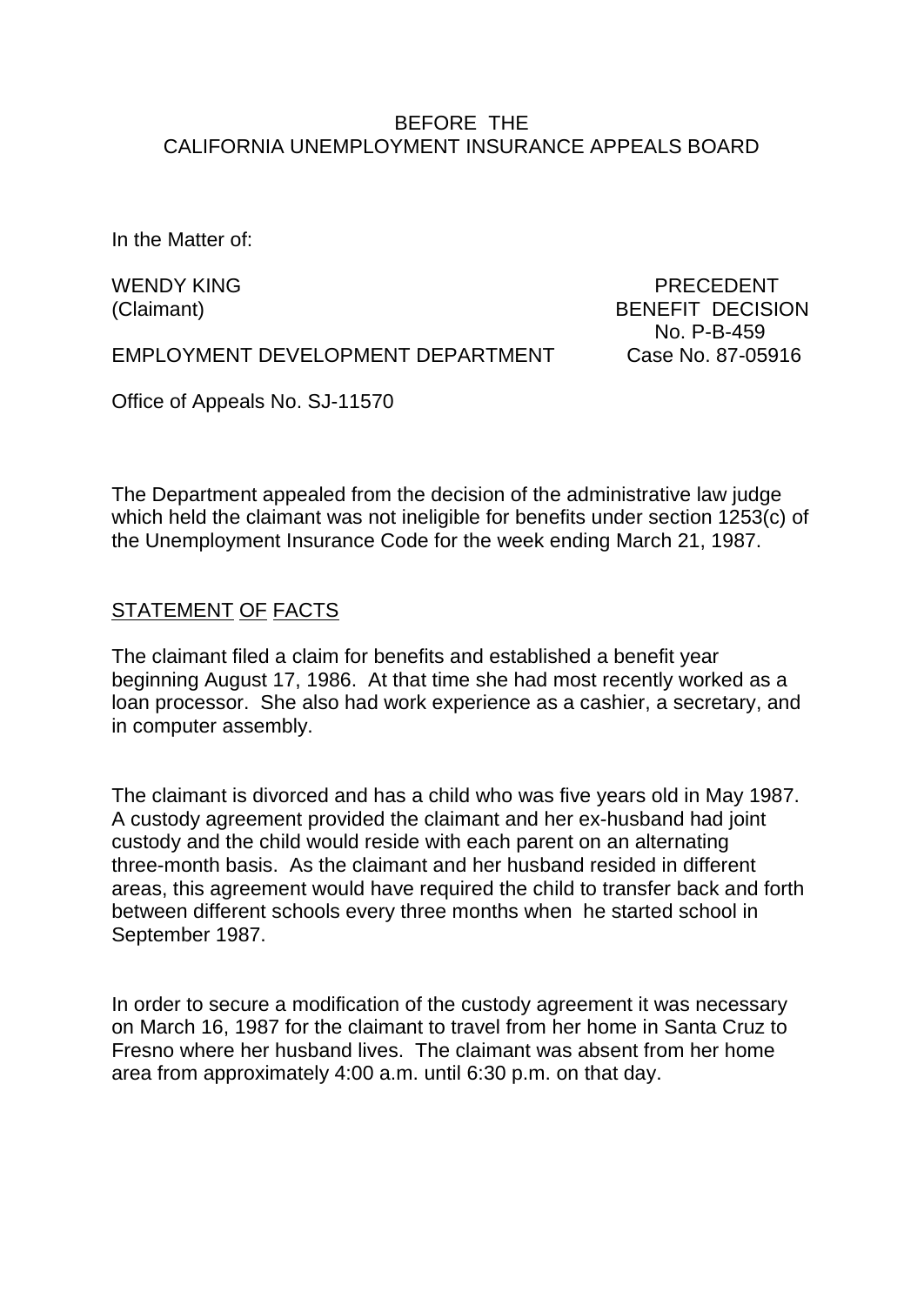On March 12, 1987 the Department referred the claimant to a job opening and gave the claimant the name and telephone number of a person to contact for an interview appointment. The claimant tried to reach this person on March 12 and 13 without success. The claimant left a message for the person to call her. The claimant did not have time to call the person on March 16, but did so on March 17. When she could not reach the person she again left a message to call her. The claimant has an answering machine on the telephone, but no return call from the potential employer was recorded. The claimant was available for suitable work all of the week ending March 21, 1987, other than on March 16. Because the claimant was absent from her labor market for most of March 16, 1987 and did not contact a potential employer on that day, the Department held the claimant ineligible for benefits for the week ending March 21, 1987.

# REASONS FOR DECISION

Section 1253(c) of the California Unemployment Insurance Code provides that a claimant is eligible to receive benefits with respect to any week only if the claimant "was able to work and available for work for that week."

On appeal to this Board the Department, relying upon Appeals Board Decisions Nos. P-B-17 and P-B-18, argues the claimant's absence from her labor market on one regular workday of a week renders her ineligible for benefits for that week under section 1253(c) of the code without regard to the reasons for her absence.

The Appeals Board held in Appeals Board Decision No. P-B-17 that to be considered available for work a claimant must be ready, willing, and able to accept suitable employment in a labor market where there is a demand for his services. However, he is not available for work if through personal preference or force of circumstances he imposes unreasonable restrictions on suitable work, such as limitations on hours, days, shifts or wages, which materially reduce the possibilities of obtaining employment.

In Appeals Board Decision No. P-B-18, the Appeals Board held a claimant must be able to work and available for work for each normal workday of that week in order to be eligible for benefits. As authority for its holding the Appeals Board cited Attorney General Opinions Nos. 47/221 (10 Ops.Cal.Atty Gen. 208) and 54/107 (24 Ops.Cal.Atty Gen. 81).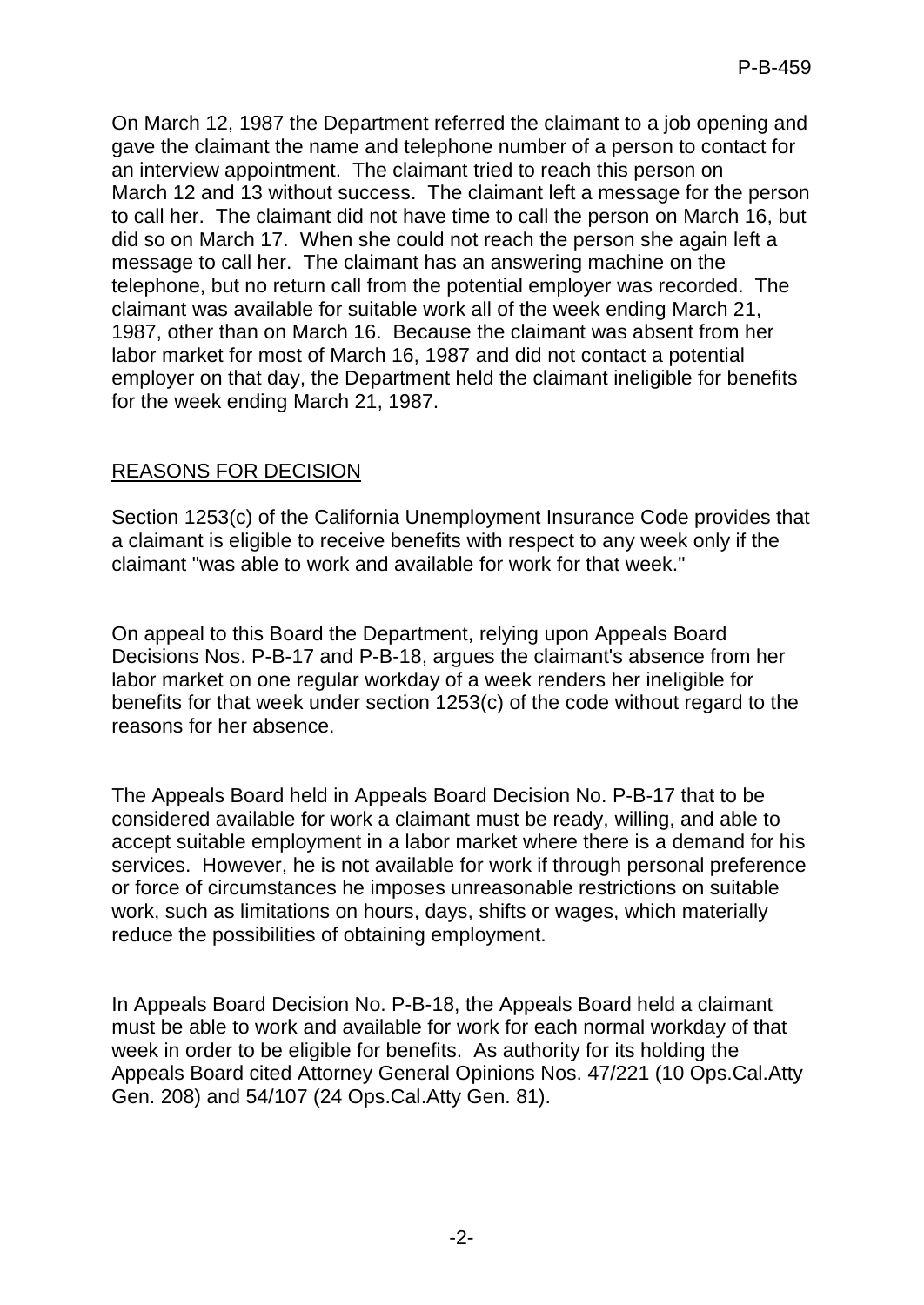The Appeals Board decisions relied upon by the Department do support the Department's position. However, because of California court cases decided subsequent to the decisions, this support is no longer viable.

In Sanchez v. Unemployment Insurance Appeals Board (1977), 20 Cal. 3d 55, a claimant with experience as a restaurant waitress or manager and factory worker was not available for work on Saturdays and Sundays because she was unable to obtain a babysitter for her four-year-old son on those days. The Appeals Board held the claimant was not available for work and was ineligible for benefits under section 1253(c) of the code because she was not available for work on two days during the week which were normal workdays in the restaurant industry. The California Supreme Court specifically rejected the concept expressed in Appeals Board Decision No. P-B-18 and the Attorney General Opinions relied upon by the Appeals Board. The Court held instead:

" 'Availability for work' within the meaning of section 1253, subdivision (c), requires no more than (1) that an individual claimant be willing to accept suitable work which he has no good cause for refusing and (2) that the claimant thereby make himself available to a substantial field of employment."

If the claimant satisfies the first requirement the burden shifts to the Department as to the second.

The Sanchez standard for determination of availability was reaffirmed in Glick v. Unemployment Insurance Appeals Board (1979), 23 Cal. 3d 493.

In Rios v. Employment Development Department (1986), 187 Cal. App. 3d 489, the Court of Appeals held Appeals Board Decision No. P-B-17, as well as Appeals Board Decisions Nos. P-B-61, P-B-141, P-B-170, and P-B-206, invalid "insofar as the decisions are inconsistent with Sanchez and Glick." The Court stated:

"The challenged precedent benefit decisions predate Sanchez and Glick and are inconsistent with the standard set forth in those cases. Each precedent benefit decision stated that to be considered available for work, a claimant must be ready, willing, and able to accept suitable employment in a labor market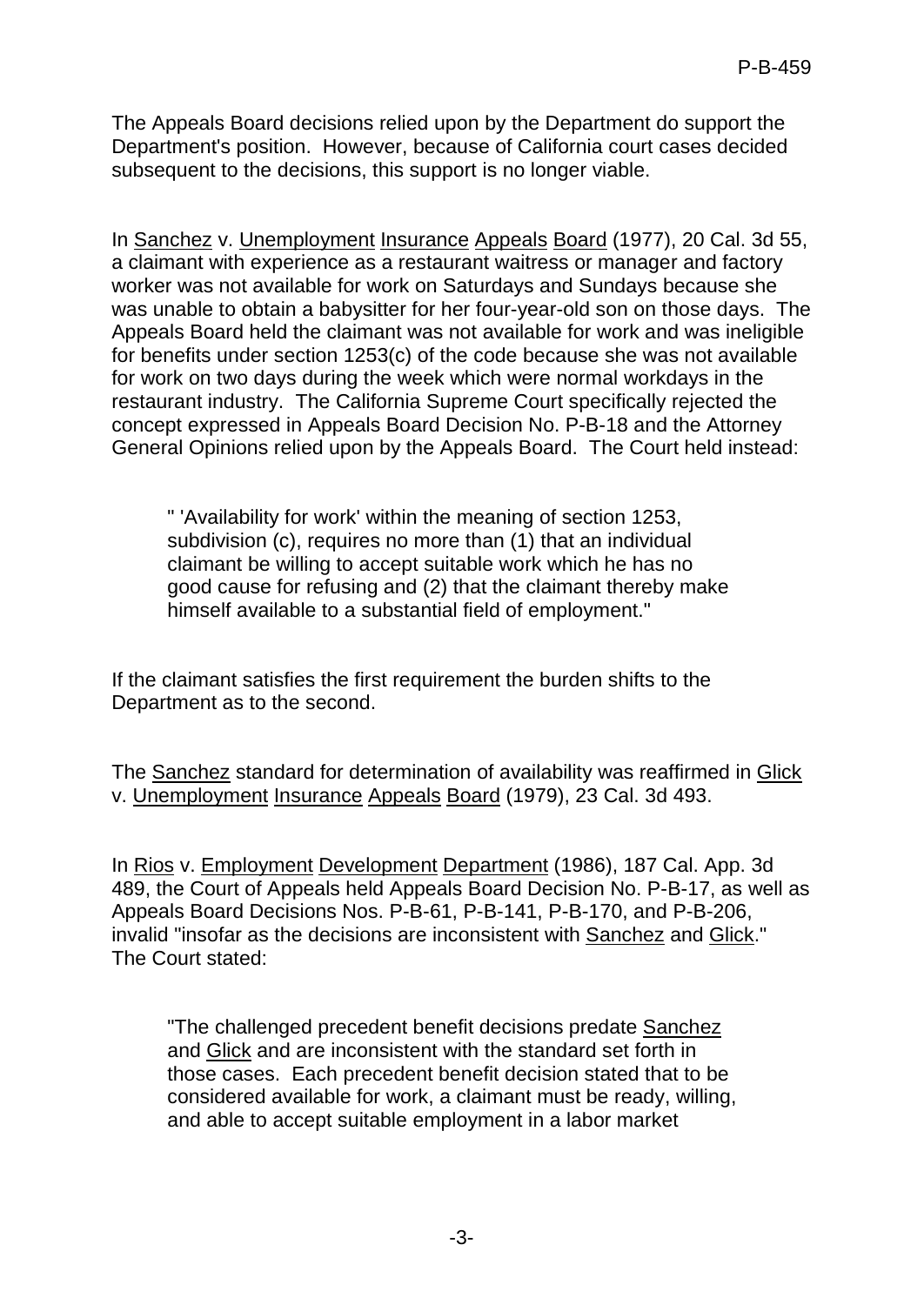where there is a demand for his or her services. This standard does not embrace the two-step test of availability set forth in Sanchez and Glick. It improperly focuses on likelihood of employment rather than availability to a substantial field, and is inconsistent with the statement in Glick that 'the requirement of availability does not preclude claimants from placing some restrictions on their availability to accept employment, as long as they remain available for employment by more than a minimal number of employers in the community.' "

In view of the above court decisions we cannot agree with the Department's position on appeal, and overrule Appeals Board Decisions Nos. P-B-17, P-B-18, P-B-53, P-B-61, P-B-135, P-B-141, P-B-170, P-B-178, P-B-198, P-B-202, P-B-203, P-B-206, P-B-282, and P-B-284, insofar as they are inconsistent with the two-step test of availability set forth in Sanchez and Glick.

In applying that test to the facts of this case we note that in Sanchez the court said:

"We conclude that a claimant who is parent or guardian of a minor has 'good cause' for refusing employment which conflicts with parental activities reasonably necessary for the care or education of the minor if there exist no reasonable alternative means of discharging those responsibilities."

Here we find the claimant was available for suitable work on all normal workdays during the week ending March 21, 1987 with the exception of Monday, March 16. She was not available that day because she was out of her labor market to perform a parental activity necessary for the care and education of her minor child and no reasonable alternative means of discharging that responsibility existed. The claimant could not seek modification of the order on a weekend or holiday; she could only accomplish her mission on a weekday. Thus, she could not avoid the trip, and therefore she had good cause for her nonavailability on one day of the week and has satisfied the first step of the Sanchez test. This is so despite the fact the claimant was unable to contact a potential employer on March 16, 1987, which conceivably could have resulted in a job offer.